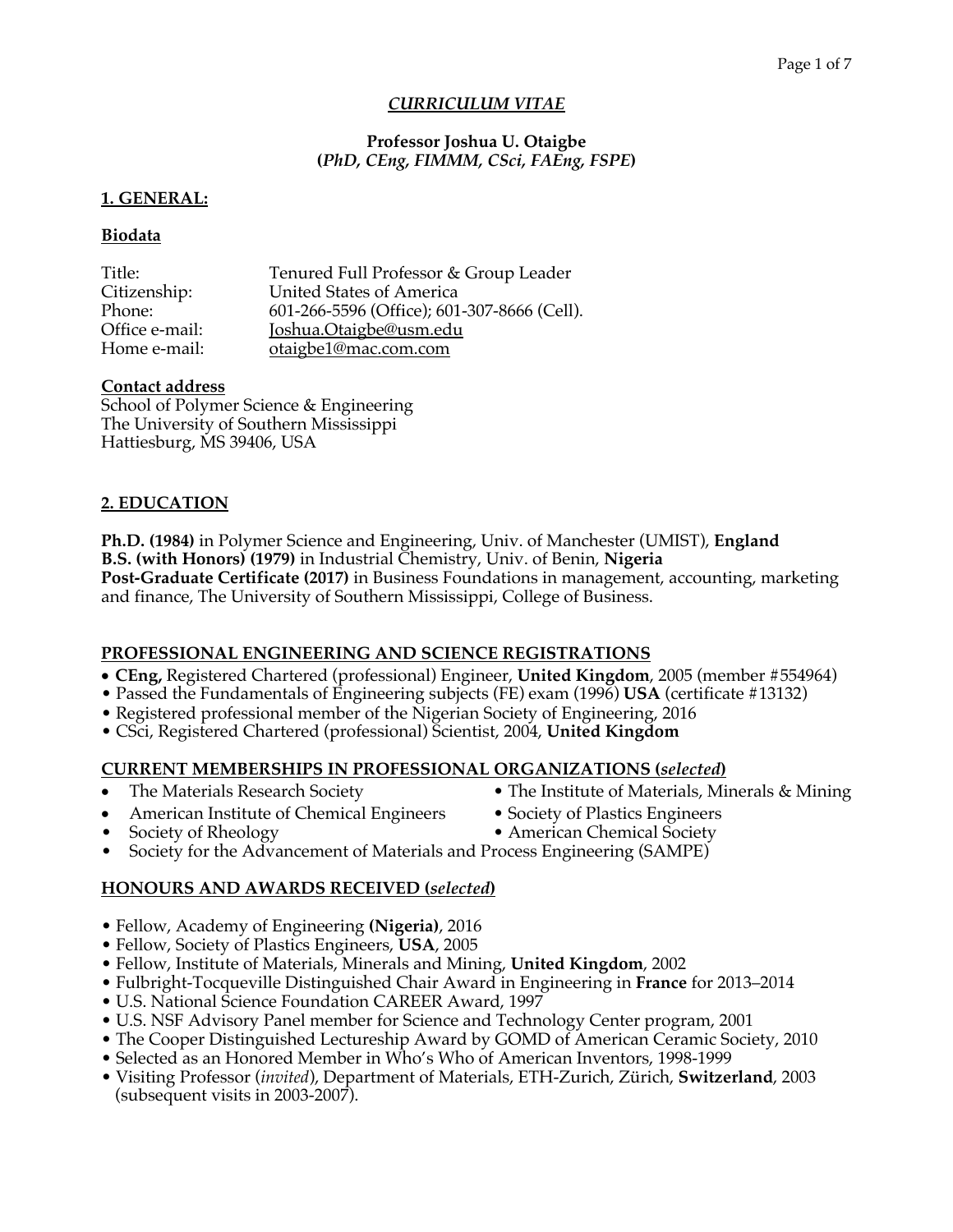- Visiting Professor (*invited*), French Engineering University Institut National des Sciences Appliquées (INSA) de Lyon, Polymer Materials Engineering, Lyon, **France**, 2009
- Visiting Professor (*invited*), Université Jean Monnet, Faculté de Sciences et Techniques, Polymer Materials Engineering, Saint Etienne, **France,** 2012
- Visiting Professor (*invited*), University of Lyon, Polymer Materials Engineering Laboratory UMR 5223, Lyon, **France,** 2014
- Elected to the Board of Directors, Society of Plastics Engineers–Engineering Properties & Structure Division, 2001.

## **3. PROFESSIONAL EXPERIENCE**

*Sphere of Practice:*

- Academia (university level research and education; university/industry partnerships)
- Industry (advanced materials engineering including composites, polymers, glasses and ceramics; nanotechnology)
- Private Sector (e.g., materials engineering, process engineering, chemical engineering, oil and gas sectors)
- Research Institution (U.S. National Government Laboratories such as U.S. Dept of Energy-Ames Laboratory & Sandia National Laboratory)
- **2002 – Date** Full Professor (*with tenure*) of Polymer Science & Engineering, School of Polymers and High Performance Materials, **The University of Southern Mississippi**, Hattiesburg, MS. (www.usm.edu)

*Accomplishments include*:

- Provide *leadership for the establishment of the polymer engineering* degree curricula at The University of Southern Mississippi.
- *Teach and conduct research activities* in various aspects of polymer engineering and materials science.
- *Mentor students and junior* faculty.
- *Secure external funding* for research and sponsored programs.
- Assist in preparing the B.S. Polymer Engineering program for ABET accreditation
- Project management

## **2015–2017** Editorial Board Member for *Scientific Reports*, a journal from Nature Publishing Group, the publishers of *Nature*. (www.nature.com/srep)

*Accomplishments include*:

- Assess whether manuscripts in the broad area of *chemical physics* should be sent for peer review.
- Manage the peer review of manuscripts in the broad area of *chemical physics* and make final editorial decisions – whether to accept, reject or allow resubmission.
- Act as an advocate for *Scientific Reports*.

## **2/2014–7/2014** Fulbright-Tocqueville Distinguish Chair in Engineering, Université de Lyon 1, Polymer Materials Engineering, **Lyon, France** (http://www.fulbright-france.org/gene/main.php?uni=2&base=322)

#### *Accomplishments include*:

- Provided *leadership for the establishment of U.S.-France Collaboration in Research and Education.*
- Delivered public lectures in a number of French cities including Lyon, St Etienne, and Paris.
- Promoted and reinforced collaborative research between France and the United States in France by developing the latest trends in science & engineering.
- Served in the Final Fulbright Selection committee for French scholars organized by French Ministry of Higher Education and Research and the Franco-American Commission.
- Assisted University of Lyon to develop an international summer school program aimed at international undergraduate students.
- *Developed U.S.-France collaborative* research & education project proposal simultaneously submitted to the NSF and French National Research Agency for Science (ANR) Projects for funding consideration.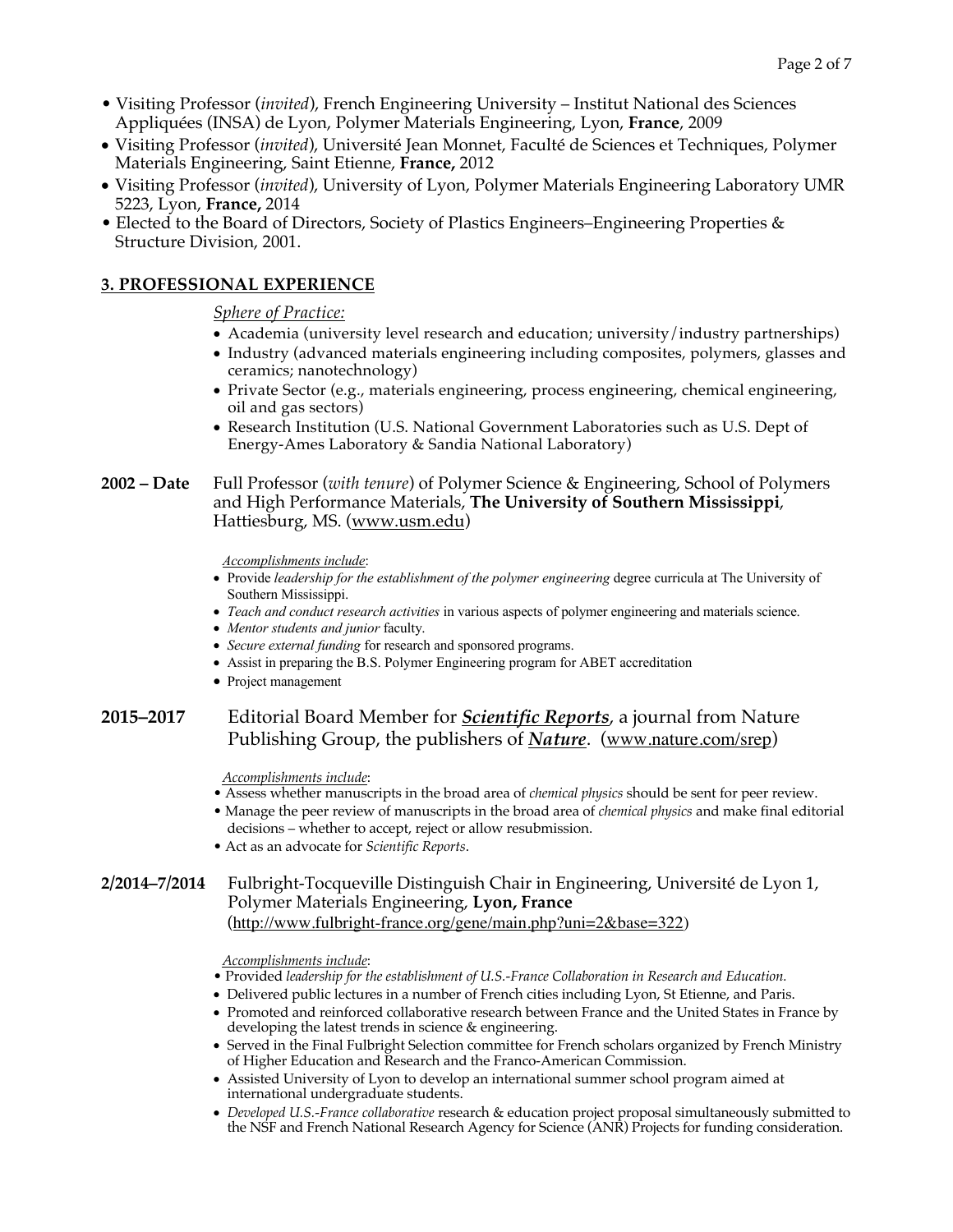### **6/2012–8/2012** Visiting Professor (*invited*), **Université Jean Monnet**, Faculté de Sciences et Techniques, Polymer Materials Engineering, **Saint Etienne, France** (http://portail.univ-st-etienne.fr/)

*Accomplishments include*:

- Provided *leadership for the establishment of U.S.-France Collaboration in Research & Education*.
- Co-Examiner of PhD dissertation for French students
- Presented Graduate seminars and lectures in polymer engineering & materials science
- Secured external funding for research and international students exchange visit between France & USA
- Assisted in technical & English Language editing of students and collaborators' manuscripts & reports.
- Mentor French students, postdocs and junior faculty
- Co-authored joint publications in archival science & engineering journals.

**2009 – 2010** Visiting Professor (*invited*), **Institut National des Sciences Appliquées (INSA) de Lyon**, Polymer Materials Engineering, Villeurbanne, **France** (*on Sabbatical Leave*) (www.insa-lyon.fr)

#### *Accomplishments include*:

- Provided *leadership for the establishment of U.S.-France Collaboration in Research & Education*
- Co-Supervised Masters Thesis of French student (Mr. Pierre-Yves Paslier)
- Co-Examiner of PhD dissertations for French students
- Delivered graduate seminars and lectures in polymer engineering & materials science
- Secured external funding for research projects and international students exchange visits between France & USA
- Assisted in technical & English Language editing of students and collaborators' manuscripts and reports.
- Mentored French students, postdocs and junior faculty
- Co-authored joint publications in archival science & engineering journals.

### **5/2003-8/2003** Visiting Professor (*invited*), Polymer Physics, Institute for Polymers, **Swiss Federal Institute of Technology (ETH-Zurich),** Zurich, **Switzerland**. (Subsequent visits in summers of 2004-2007). (www.mat.ethz.ch)

*Accomplishments include*:

- Provided *leadership for the establishment of U.S.-Switzerland Collaboration in Research & Education*
- Co-Supervised PhD project of Swiss student (Mr. Martin Heggli)
- Delivered graduate seminars in polymer physics & engineering, and materials science
- Secured external funding for joint research projects and international students exchange visits between Switzerland & USA
- Mentored Swiss students, postdocs and junior researchers
- Co-authored joint publications in archival science & engineering journals.

**1994 – 2002** Assistant Professor/Associate Professor (*with Tenure*) of Materials Science & Engineering, Assistant Professor Professor/Associate Professor (*with Tenure*) of Chemical Engineering, Materials Science & Engineering Dept. and Chemical Engineering Dept., **Iowa State University**, Ames, Iowa Associate Scientist, **USDOE Ames Laboratory** and **Center for Crops Utilization Research**, Iowa State University, Ames, Iowa. Associate Scientist, Center for Crops Utilization Research, Iowa State University, Ames, Iowa (www.iastate.edu)

#### *Accomplishments include*:

• Developed and taught several undergraduate and graduate level courses such as polymers and composites, deformation processing, polymer processing, materials engineering design, introduction to materials science for engineers, and materials for aerospace applications.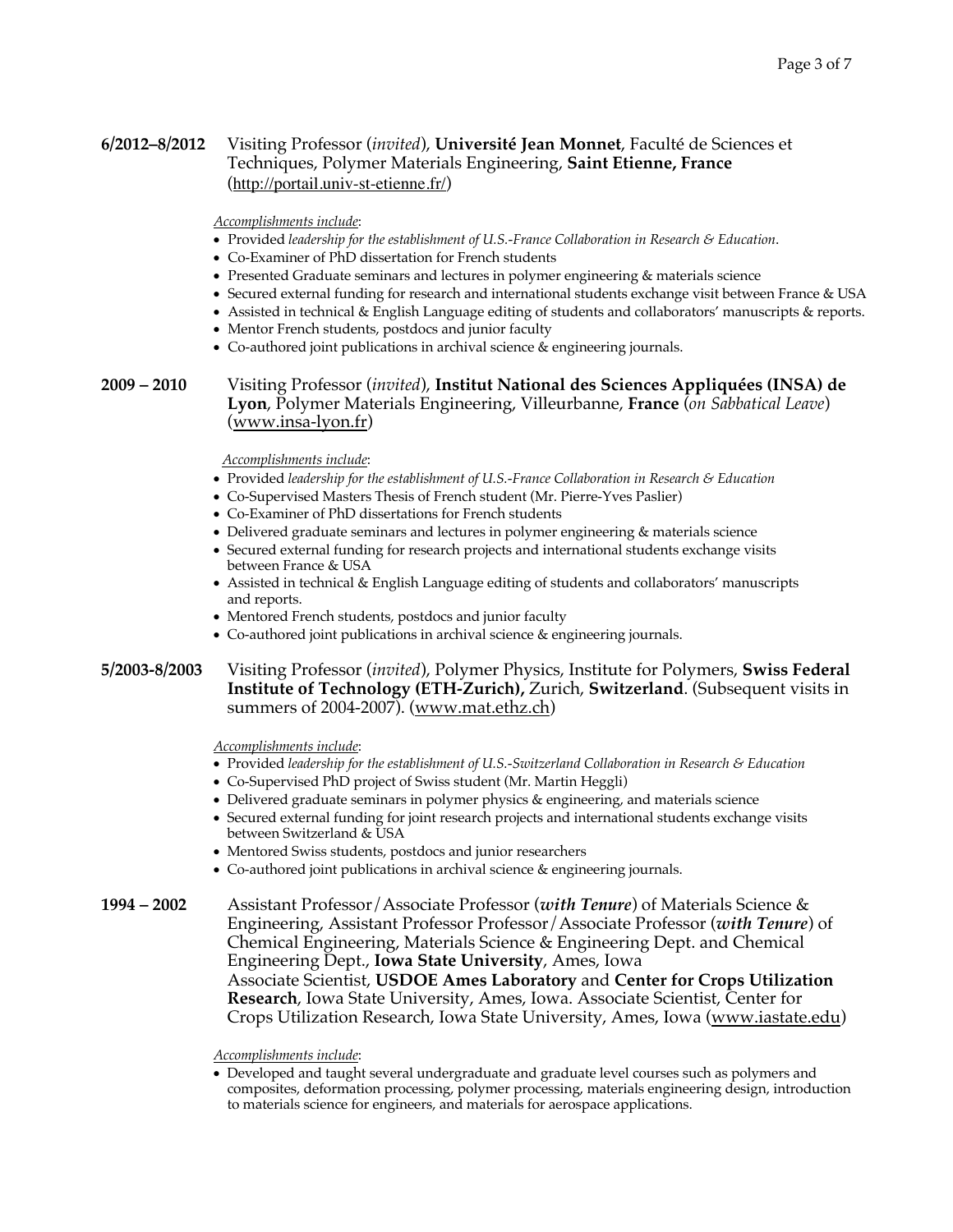- Integrated plastics and polymer engineering courses into the undergraduate and graduate engineering curriculum at Iowa State.
- Provided consulting services to plastics processors and end-users in Iowa.
- Supervised a group of students and research associates working on various projects that were conceived by me in the general area of polymer engineering and materials science.
- Provided direction, focus, resources, and for generating original research ideas for students and research associates working in the polymers and composites research group.
- Initiated and sustained long-term industrial research partnership between Iowa State University and companies such as Huntsman Corporation in Virginia and Arnold Engineering Company in Illinois.
- Developed and taught the first ever polymers and composites course over the Iowa Communications Network (a state owned fiber optic network) to off-campus students in Iowa Industries, and presented many invited talks to my off-campus peers at technical conferences, companies, etc.

#### **1995–present Principal Partner, Flaney Associates** LLC, USA (www.flaneyassociates.com)

*Accomplishments include*

- Consultant to polymer, chemical, and advanced materials companies on the engineering of manufacturing processes and products.
- Provided materials and chemicals expert witness for attorneys and insurance professionals for cases on materials engineering, chemical processes/products, and for issues related to industrial and consumer materials science & engineering.

#### **1992–1994 Project Leader & Engineer**, **Corning Incorporated**, Corning, New York (http://www.corning.com)

*Accomplishments include*

- Proposed, planned, coordinated, and controlled major technical projects involving plastics, polymers, glasses, ceramics, composites, etc. In addition, I was responsible for making oral and written presentations to key managers and directors from technical, manufacturing, and marketing divisions of the company.
- Provided corporate-wide consulting services in my area of technical expertise and I earned a strong reputation as the company expert in plastics, polymers and advanced materials product development, processing, and applications.
- Supervised and worked with a team of scientists, engineers and technicians (depending on type of project) to execute several new processes and products research & development projects from laboratory to pilot scale and commercialization. I liaised with internal company manufacturing plant staff and customers and our overseas branches to establish viable research projects, producing project proposals and securing funding where required.
- Managed resources for my project team, selection of appropriate team members, assessment of training needs for my direct assistants, and no loss time due to accidents.

### **1989–1992 Research Associate Professor** of Chemical & Materials Engineering, Department of Chemical Engineering and Department of Mining, Metallurgy and Petroleum Engineering, **Univ. of Alberta**, Edmonton, **Canada** (www.engineering.ualberta.ca)

*Accomplishments include:*

- Conducted research projects, secured external funding for research proposals, and taught final year undergraduate chemical engineering and materials engineering students.
- Published research results in technical peer-reviewed journals, industry trade magazines, and technical conferences.
- Maintained a number of mechanical properties testing equipment as well as trained students' users of same.
- *Co-Principal Investigator,* (with Williams, M. C.), **Natural Sciences and Engineering Research Council (NSERC) of Canada Strategic Grant Program**, "Engineered thermoplastic structural materials," 10/91–10/94, **\$262,000** (no overheads), 95% effort. NSERC is equivalent to NSF in the U.S.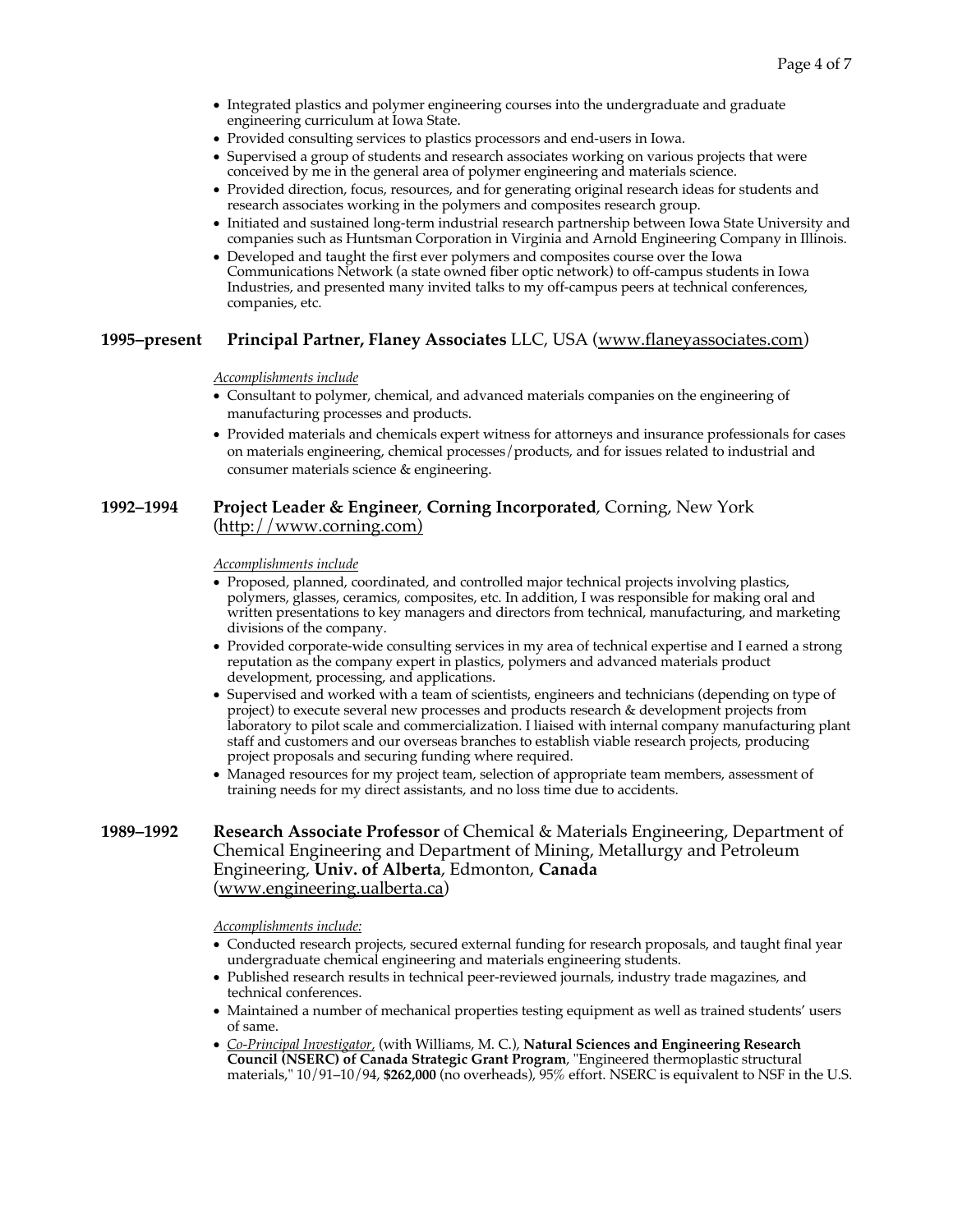### **1984–1989 Assistant Professor** of Industrial Chemistry, **University of Benin**, Benin, **Nigeria.**  (www.uniben.edu)

#### *Accomplishments include:*

• Developed new undergraduate and graduate level courses in industrial & engineering chemistry, taught these courses, conducted research in the general areas of polymer engineering and science, and supervised graduate students.

## **TEACHING**

*Current:* Polymer processing, rheology, composites, polymer properties & structure, polymer chemistry,

*Previous:* Materials science, materials engineering design, mechanical properties, industrial chemistry, colloid science, chemical reaction engineering & chemical thermodynamics, materials (deformation) processing.

### Undergraduate courses taught:

Structure and properties of polymers & Composites; Polymer Rheology; Polymer Processing; Polymer Processing Laboratory; Polymer Physics; Introduction to Materials Science & Engineering; Introduction to Polymer Science and Engineering; Materials for Aerospace Applications; Polymers and Composites; Freshman Honors Mentor Program; Ceramic Engineering Design; Introduction to Polymer Processing; Multidisciplinary Engineering Design; Metallurgical Engineering Design; Introductory University Chemistry; General Chemistry I & II; General Chemistry Laboratory. 20) Introductory General Physics I (Mechanics); Introductory General Physics I (Fluids, Heat, Thermodynamics, Electricity); General Physics Laboratory; Topics in Industrial Chemistry (Composites); *\*Mathematics, chemical thermodynamics, chemical reaction engineering, and polymer engineering. (\* Taught to chemical engineering students).*

#### Graduate courses taught

Structure and physical Properties of Polymers; Advanced Polymer Composites; Polymer Rheology; Polymers and Fiber–Reinforced Polymers & Laboratory component; Deformation Processing. 6) Polymers and Composites; Research

#### **Graduate Students & Postdoctoral Fellows Supervised:**

**Total:** 25 graduate students, 14 postdoctoral fellows, 5 postgraduate scholars.

### **SERVICE ACTIVITIES (***selected***)**

Outside Institution:

Editorial Board Member for *Scientific Reports*, a journal from Nature Publishing Group, the publishers of Nature. < https://www.nature.com/srep/>

Elected to the Board of Directors, Society of Plastics Engineers–Engineering Properties & Structure Division, 2001.

NSF Advisory Panel member for Science and Technology Center program Reviewer of a number of publications for archival journals such as *Journal of Materials Science, Chemistry of Materials, Macromolecules, Polymer, Journal of Rheology, Rheologica Acta, Progress in Polymer Science*, etc.

USM:<br>Undergraduate Curriculum • Governance Committee • Instrument acquisition committee

### **RECENT DIRECT EXTERNAL RESEARCH FUNDING (***selected***):**

Total amount of funded proposals approx. **\$11,000,000** (Eleven Million Dollars) since 1995 including over **22 National Science Foundation** competitive contract grant awards from division of materials research (**DMR**), chemical, bioengineering, environmental, and transport Systems (**CBET**), office of international science & engineering (**OISE**), division of industrial innovation & partnerships (**IIP**), and Integrative Graduate Education and Research Traineeship (**IGERT**) programs either as principal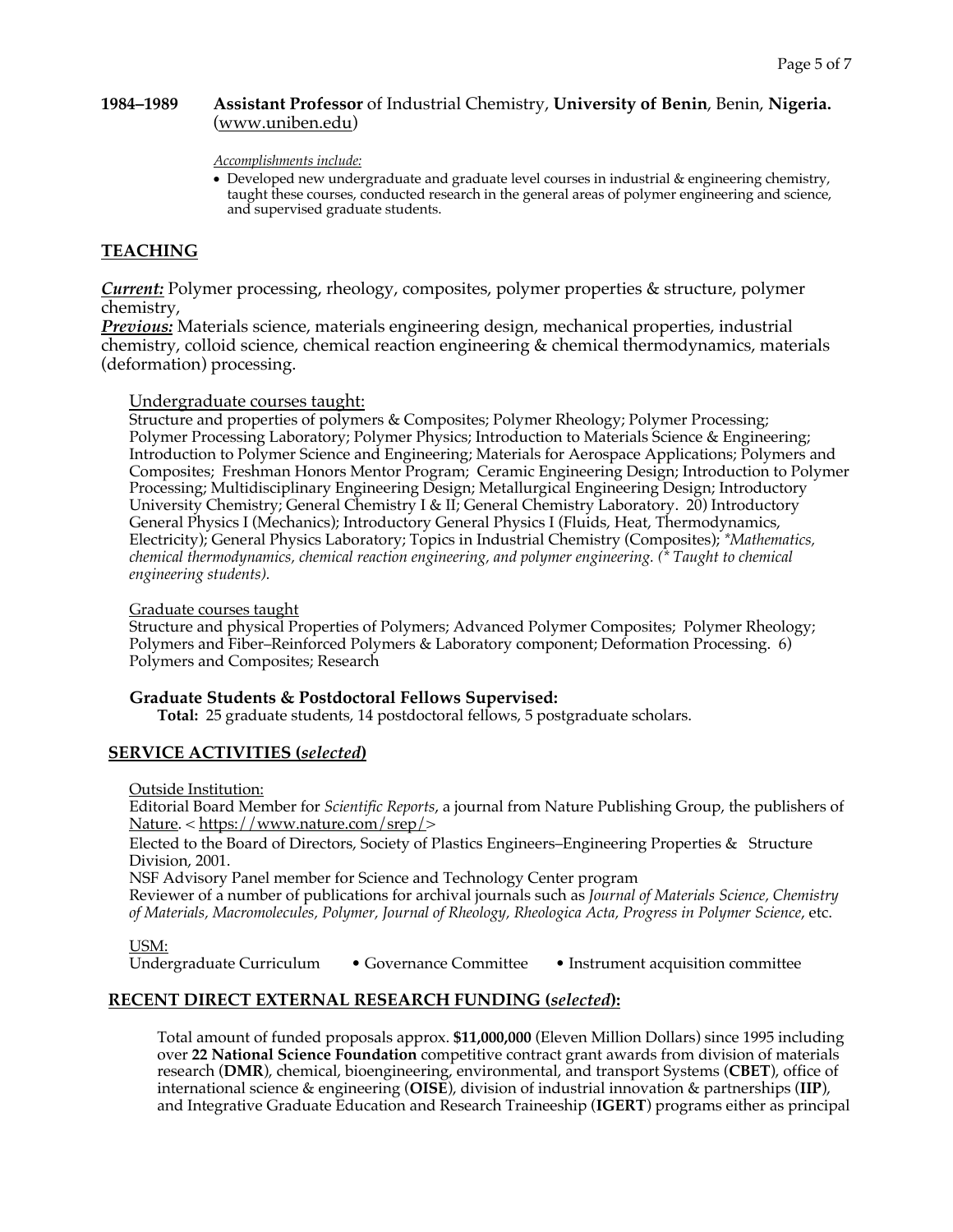investigator or co-principal investigator. *A complete list of funded research proposals is available upon request*.

http://www.nsf.gov/awardsearch/simpleSearchResult?queryText=Joshua+Otaigbe&ActiveAward s=true&ExpiredAwards=true

- *Principal Investigator,* National Science Foundation-IIP 1644677, "I-Corps: Toward commercializing cellulose fiber-reinforced polymer composites," 2016, **\$60,000.00**
- *Principal Investigator,* (with J. Lichtenhan), National Science Foundation-DMR 1360006, "GOALI: Development of Inorganic Phosphate Glass Matrix Nanocomposites Incorporating Nanoscale Polyhedral Oligomeric Silsesquioxanes with Improved Properties," 2014-2017, **\$525,623.00.**
- *Principal Investigator*, National Science Foundation-IIA 1346898, "Catalyzing new international research collaboration in molecular polymer composites reinforced with *in situ* low-Tg phosphate glass fibers," 2014, **\$59,369.**
- *Principal Investigator,* (with Prof. J. Nairn), National Science Foundation-CMMI 1161292, "Collaborative Research: Wood Fiber Reinforced Polymers using Ring-Opening Polymers for Structural Applications,"2012–2015, **\$180,000**.
- *Principal Investigator,* (with W. Jarrett and J. D. Lichtenhan), National Science Foundation-CBET 0752150, "GOALI: New Nanostructured Polyurethane/POSS Hybrid Films With Enhanced Benefits: From Reactive Aqueous Dispersions to Prescribed Film Morphologies and Properties," 2008-2011, **\$391,615**.
- *Principal Investigator,* National Science Foundation-OISE 0405001, "U.S.–Switzerland Cooperative Research and Education: Rheology, Morphology and Modeling of New Inorganic-Organic Hybrid Materials," 2005–2008, **\$83,940**.
- *Principal Investigator,* Office of Naval Research, "Coatings, and Biodegradable and Bioabsorbable Films and Composites," 2004–2006, **\$307,333**.
- *Principal Investigator,* National Science Foundation-DMR 0412001, "International Supplement to NSF-DMR 0317646," 2004,–2005 \$20,100, PI. (This grant proposal is to support new partnership and new collaborative project with Institute of Macromolecular Compounds, Russian Academy of Sciences).
- *Co-Principal Investigator,* (with L. Mathias and D. Wicks), National Science Foundation-DMR-0300768 "IGERT-Entrepreneurship at the Interface of Polymer Science and Medicinal Chemistry" 2003–2008, **\$3,916,556**.
- *Co-Principal Investigator,* R.C. Larock and Otaigbe, J.U., Iowa Soybean Promotion Board, "Preparation of biodegradable polymers by admet and cationic polymerization of soybean oil," 4/1998, **\$115,988**.
- *Principal Investigator,* National Science Foundation-DMR 9733350, "Medium range order in polymeric phosphate glasses," 2/1998–8/2001, **\$412,487 plus \$17,500** ISU matching funds, PI. Note that this is a highly competitive CAREER award (only  $\leq 10\%$  or 325 grant proposals nationwide are funded).
- *Principal Investigator,* National Science Foundation-DMR 9712688, "Development of polymer bonded magnets," 8/1997–8/2000, **\$351,000 plus \$25,000** ISU matching funds PI. Note that this is a highly competitive "Grant Opportunities for Academic Liaison With Industry" award with peer reviewers from both industry and academia.
- *Co-Principal Investigator,* (with N. O. Egiebor), Alberta Oil Sands Technology and Research Authority (now Department of Energy) of Canada, "Athabasca petroleum coke utilization: coagglomeration with sulfur sorbents for the production of smokeless solid fuels," 10/90–10/91, **\$85,000**.

# **MAJOR CONSULTING ACTIVITIES (***selected***):**

- Polymer Materials Expert witness, Peter G. Angelos Law Firm (2006–2008)
- Expert Witness on Underground Petroleum Plastic Pipes, Whatley Drake LLC (Law Firm) (2006- 1007); Expert Witness, Nyemaster, Goode, Voigts, West, Hansell, & O'Brien, P.C. Law Firm (2001) Consultant on coatings, Dancor, Inc., CA (1998)
- Consultant on development of polymer bonded magnets with improved properties, Arnold Engineering Company, Marengo, IL (1996–2003)
- Expert Witness, Fuerste, Carew, Coyle, Juergens & Sudmeier Law Offices, Dubuque, IA, (1998).
- Consultant of development of Elastomeric microparticles via gas atomization processing, DupontDow Elastomers, Switzerland, 1997